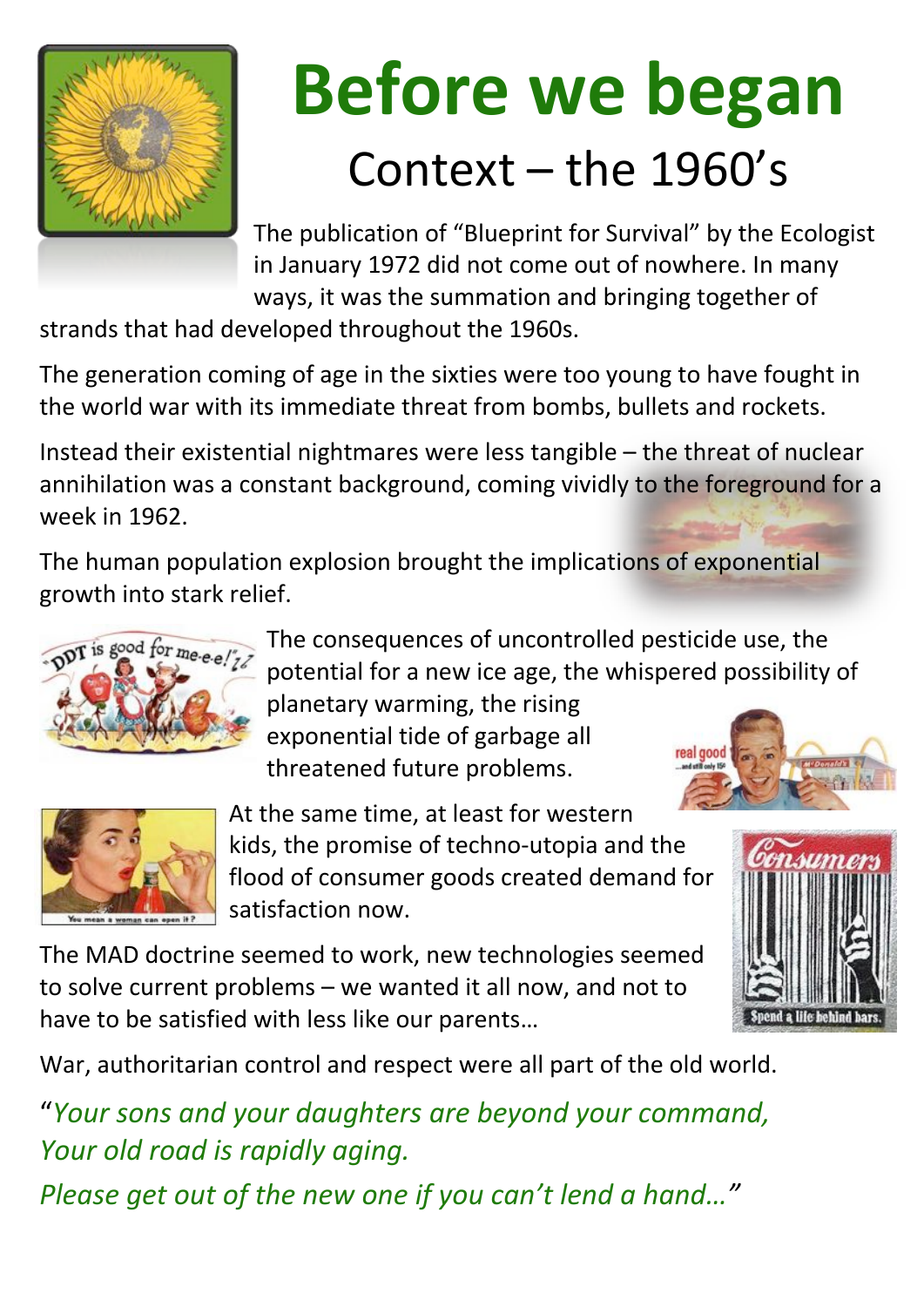## **Books that Informed Us**

A selection of influential books published before 1973. Still as relevant today as when they were first published.



**Walden**  by Henry David Thoreau 1854

### **News From Nowhere**

by William Morris 1891





**Fields, Factories and Workshops**  by Petr Alekseevich Kropotkin 1898

### **The Fat of the Land**  by John Seymour 1961





**Our Synthetic Environment**  by Murray Bookchin 1962

**Silent Spring**  by Rachel Carson 1962





**Animal Machines**  by Ruth Harrison 1964

**The Population Bomb**  by Paul Ehrlich 1968





**The Greening of America**  by Charles A Reich 1970

### **De-schooling Society**



by Ivan Illich 1971



**Where the Wasteland Ends** 

by Theodore Rozak

1972











Of course, this is just a selection. Many more are listed on the Green-History.uk website and if something you think was influential published before 1973 is not listed there then please suggest it.

If you have not read any of these, then you should make a start with one of them. All are readily available very cheap through online secondhand booksellers.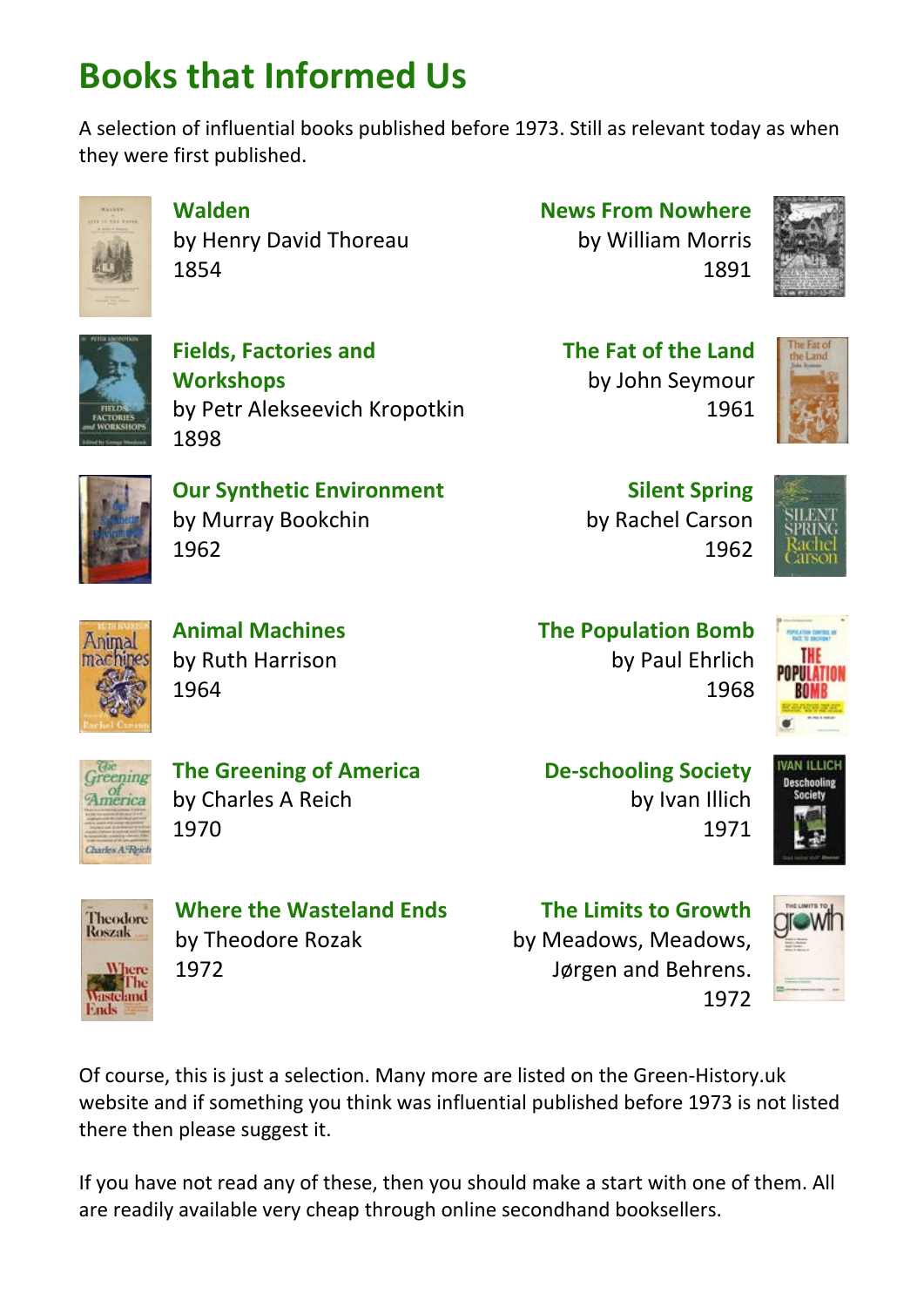### **Peace and War**





*The Bomb dominated life. The Wall divided us.*



*People sought to reject the madness*





*The Cuban Crisis terrified the world.*





*Hope died and conflict thrived*



*Images like these radicalised some*















GO

*Protest erupted, confrontation ensued*



*Progressive and radical leaders were gunned down*